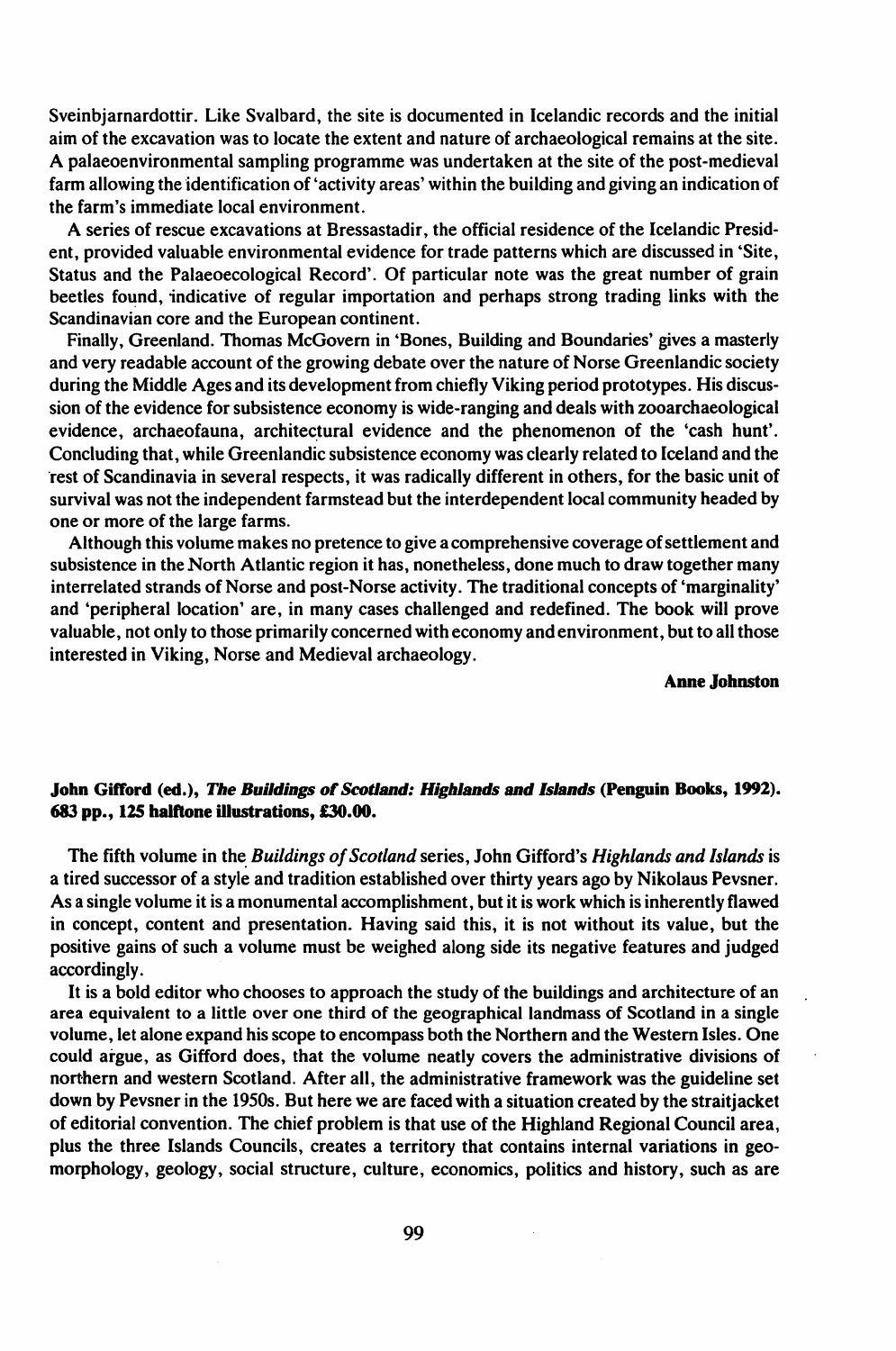encountered in no other district of Britain. It would not be so bad if Gifford gave proper credence to that fact, but his alphabetical treatment of the component districts, plus the similar treatment oflocations within these districts, creates an image of bland sameness that nothing in the foreword serves to counter. This is, perhaps, best illustrated by the placing of Orkney between Nairn and Ross and Cromarty Districts. Surely one of the greatest characteristics of the vast swathe of Scotland north and west of the Mounth is its incredible internal diversity. Orkney and Ross and Cromarty are worlds apart in character and history, but in this volume all is blended into a pallid whole. .

Much of the above criticism could have been deflected had the volume contained a satisfactory foreword and introduction. Here, too, we are to be disappointed. The foreword is little more' than a series of personal acknowledgements culminating in a single paragraph which attempts to set out the editorial framework of the volume. From this one important point arises: there has been considerable selectivity in material for inclusion. The selectivity has been directed particularly at archaeological sites and monuments, for, as the author states, 'the huge quantity of these in the area would have transformed the volume from a Buildings of  $\dots$  to an Archaeology of  $\dots$ . As a result, we are presented with a selection of the better-known archaeological sites and monuments, such as, for example, the stone circles of Callanish or Stenness and the chambered cairns of Camster and Maes Howe, but not the extensive settlement systems at Aultnamain in Easter Ross. The criterion for inclusion is certainly not accessibility: the chambered cairn on Vementry (the only one of several prominent Prehistoric features on the island included in the volume) is one of the least publicly-accessible sites ofits type. Selectivity of any sort, however, is going to attract criticism for one reason or another. Thus, where there was such a vast range of archaeological material available for consideration, surely it would have been better to draw a line at some chronological divide and sidestep the issue rather than produce a list for inclusion which appears to be based on subjective values. The results of such subjectivity are particularly telling in the Medieval period, for the earthwork fortifications of the Middle Ages, key symbols of the penetration of the Highlands by the agents of Scottish kings based in the alien world of the lowland plain, receive only cursory treatment. The important ring-work at Auldearn, for example, is dismissed in half a sentence in the description of Boath Doocot, while the larger and more prominent site at Cantraydoune in Strathnairn is omitted altogether.

The general arrangement of the introduction reads oddly. After a (?too) brief description of Topography and Building Materials, we are presented with a comprehensive eight-and-a-halfpage essay on the Prehistoric, Pictish and Viking Highlands. From this we launch straight into Medieval Churchesfollowed by Post-Reformation Churches, the latter clearly the author's own special area of interest, then onto Mausolea and Monuments. The intention is presumably to preserve a religious theme and to separate the ecclesiastical from the secular materials which follow. In the next section we jump back to Castles, Tower Houses and Palaces, and so on through Country Houses down to Industrial Monuments. Individually, each section comprises a good stand-alone essay, but placed together they fail to achieve any kind of soundlystructured flow. Certainly, as an introduction, the component sections give an outline of the building history of the region, but they give no real idea of how that building history came about. Without an historical narrative to set the whole into context, the essays become practically meaningless exercises.

The main substance of the text is generally good, with mostly concise descriptions of the subject. On occasion, the entries go into elaborate detail which the surviving remains perhaps do not warrant - the fort at Fort William being a case in point - or understate to a remarkable degree, but this is a minor problem. The chief criticism, however, must lie with the technical